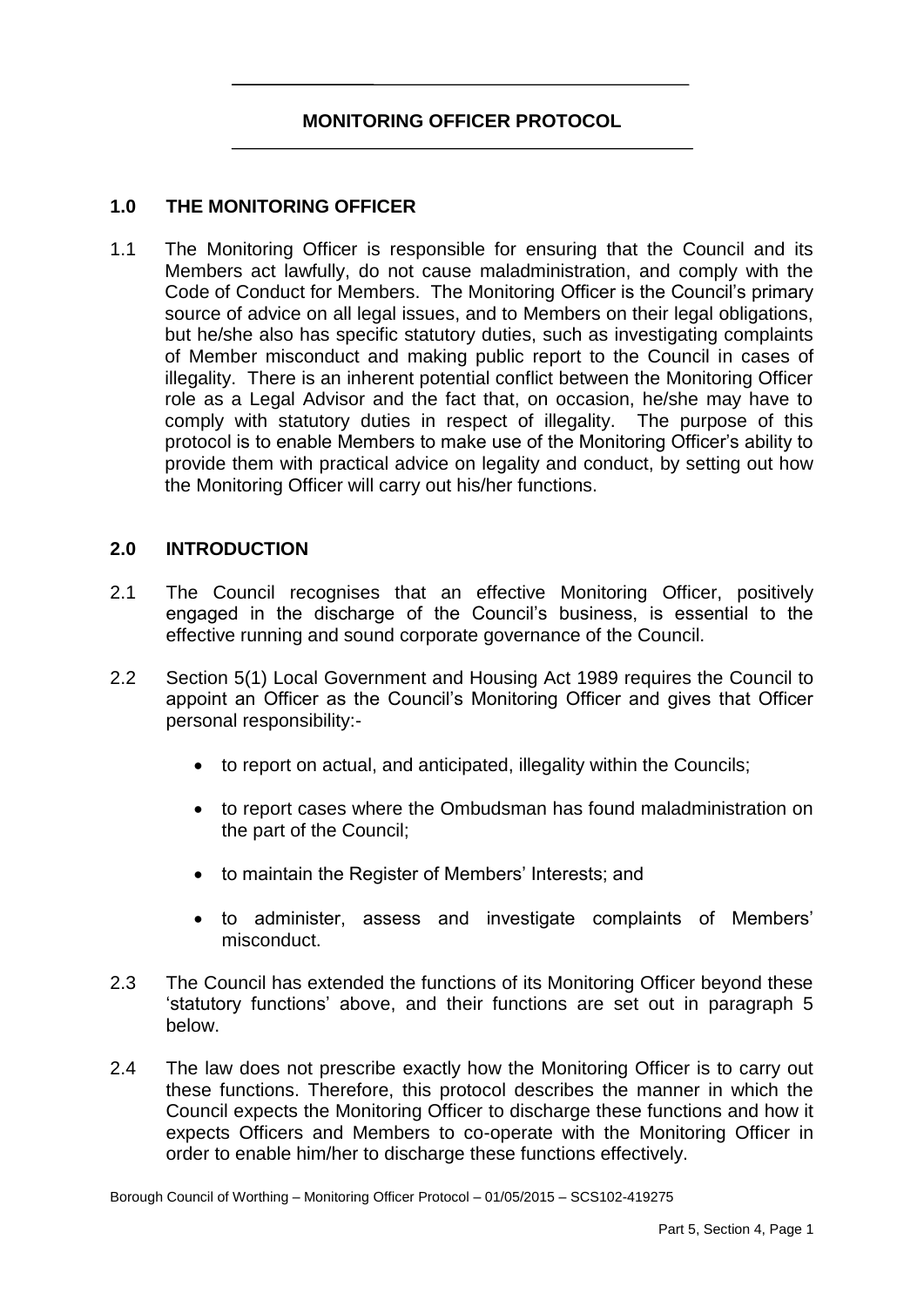# **3.0 APPOINTMENT**

- $3.1$ The Monitoring Officer is appointed by Council and is the Council's Senior Legal Officer and Solicitor to the Council.
- $32$  to Worthing Borough Council to enable him/her to act as Monitoring Officer for The Monitoring Officer is employed by Adur District Council but also seconded both Adur District Council and Worthing Borough Council.
- 3.3 Where the Monitoring Officer leaves the employment of Adur District Council, he/she automatically ceases to be the Monitoring Officer for both Councils. The Council may appoint an Officer as Interim Monitoring Officer, pending a permanent appointment.

# **4.0 PERSONAL RESPONSIBILITY**

- 41 The Monitoring Officer is required to carry out the statutory functions of their post personally, with the exception that:-
	- $\bullet$  the Monitoring Officer will nominate a member of staff as Deputy Monitoring Officer, with power to act as Monitoring Officer where he/she is unable to act as a result of absence or illness; and
	- in respect of the obligations relating to alleged breaches of the Members' Code of Conduct, the Monitoring Officer may arrange for any person to perform all or any of his/her functions, for example by delegating internally or by instructing an external lawyer to conduct a particular investigation.
- 4.2 Whilst the statutory functions are personal to the Monitoring Officer, he/she may arrange for any member of staff to assist him/her in the discharge of any non-statutory functions.

## **5.0 FUNCTIONS**

The functions of the Monitoring Officer are as follows:-

## **5.1 Statutory Functions**

- 5.1.1 To report to the Council in any case where he/she is of the opinion that any proposal, decision or omission by the Council or any of its Committees, Sub-Committees or Joint Committees, or any Member or Officer of the Council, has given rise to, or is likely to give rise to any illegality, in accordance with Section 5(2)(a) Local Government and Housing Act 1989.
- 5.1.2 To report to the Council in any case where the Ombudsman, after investigation, has reported that any proposal, decision or omission by the Council or any Committee, Sub-Committee or Joint Committee of the Council,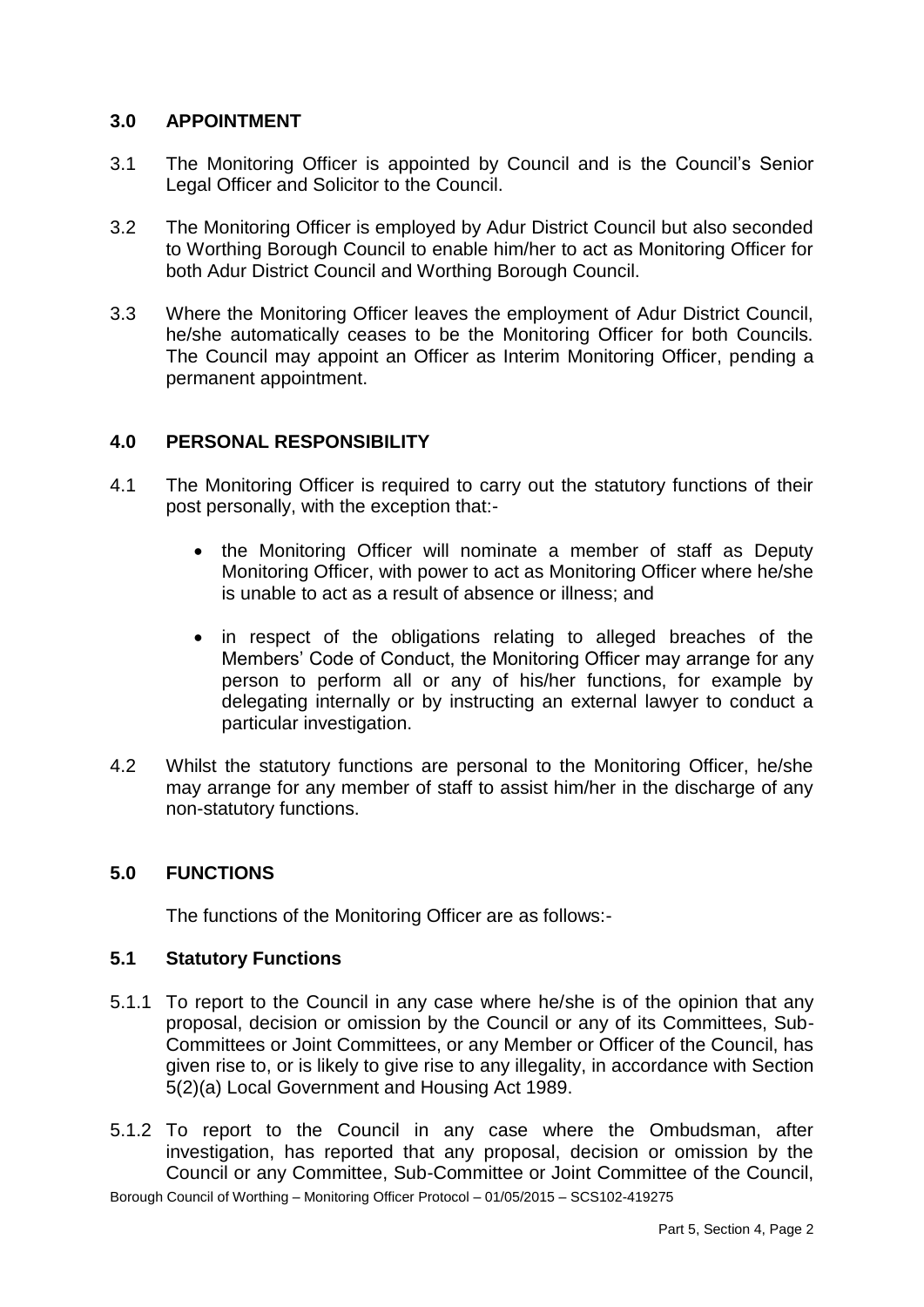or any Member or Officer of the Council has given rise to maladministration or injustice, in accordance with Section 5(2)(b) Local Government and Housing Act 1989.

- 5.1.3 To maintain the Register of Members' Interests in accordance with Section 81(1) Local Government Act 2000.
- of breach of the Members' Code of Conduct, in accordance with the Localism 5.1.4 To administer, assess and investigate complaints referred to him of allegations Act 2011.

## **5.2 Non-Statutory Functions**

- 5.2.1 To investigate any proposal, decision or omission by the Council or any of its Committees, Sub-Committees or Joint Committees, or any Member or Officer of the Council, which he/she has reason to believe may have given rise to, or is likely to, or would give rise to:-
	- illegality;
	- maladministration:
	- failure to observe the Members' Code of Conduct.
- 5.2.2 To act as the Principal Legal Advisor to the Councils' Joint Governance Committee.
- 5.2.3 To act as Principal Advisor to the Sub-Committees of the Councils' Joint Governance Committee when dealing with allegations of breach of the Members' Code of Conduct.
- 5.2.4 To provide advice to Members on the Code of Conduct for Members and local protocols adopted by the Council.
- 5.2.5 To monitor and uphold the Constitution.
- 5.2.6 Responsibility for the managing of complaints from the Commissioner for Local Administration in England and whistleblowing functions of the Council.
- 5.2.7 Appointment as Proper Officer for the Data Protection Act 1998, the Freedom of Information Act 2000 and the Regulation of Investigatory Powers Act 2001.
- 5.2.8 To consult regularly with the Chief Executive, the Chief Finance Officer and Internal Audit to identify areas where the probity of the Council can be improved or better protected and to take appropriate actions.
- 5.2.9 To investigate any application for dispensation from a Member and to report and recommend to the Councils' Joint Governance Committee as appropriate.
- 5.2.10 To ensure that Members of the Council are fully aware of their obligations in respect of probity, particularly under the Code of Conduct for Members and any local protocols adopted by the Council.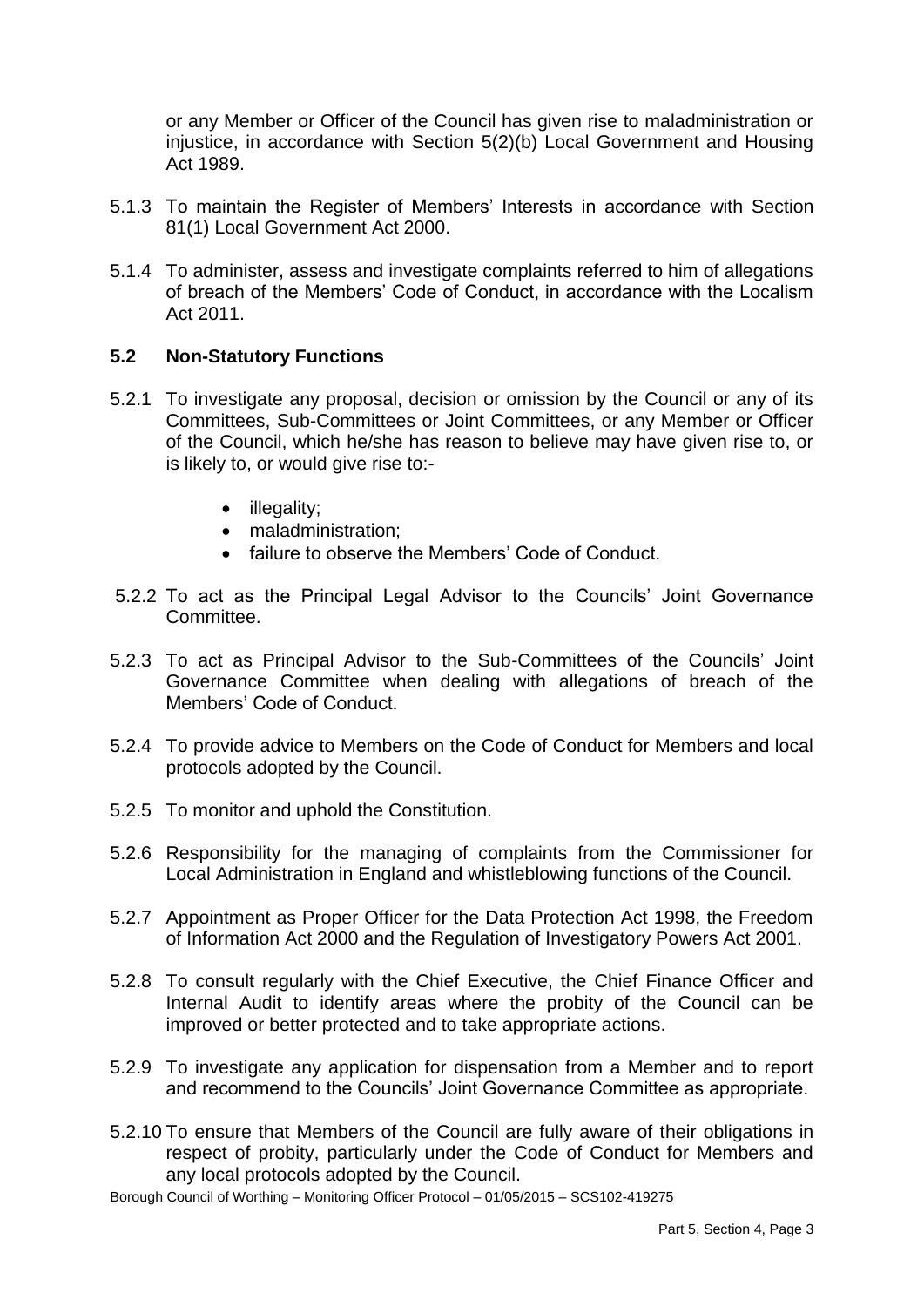- 5.2.11 To report to the Councils' Joint Governance Committee, and to the Council, on the resources which he/she requires for the discharge of his/her functions.
- 5.2.12 To report to the Councils' Joint Governance Committee on the performance of his/her functions and to make any recommendations which would better enable those functions to be performed.

## **6.0 ADVICE AND DECISIONS**

6.1 The Monitoring Officer's responsibilities fall into three distinct categories:-

#### 6.1.1 **Advice**

 In a number of instances the Monitoring Officer acts as advisor to the Council, or to individual Members. For example, a Member may seek advice as to whether they have a disclosable pecuniary interest in a matter coming before a Committee. In such cases, the Monitoring Officer will provide such advice, but ultimately it is for the individual Member to take his/her own decision as to his/her conduct in the light of that advice. Where a Member's enquiry discloses a wider issue, the Monitoring Officer may decide that it is appropriate to make recommendations to the Council, in order to avoid a repetition of such difficulties.

#### 6.1.2 **Decisions**

 In other cases, where the proposal, action or omission would cause the Council to act unlawfully, the Monitoring Officer may be required by statute to take a decision as to whether there is, or would be, any illegality on the part of the Council, or of any Member or Officer of the Council, and to decide whether he/she is required by statute to make a report to the Council which would have the effect of suspending the implementation of the action, or decision, until the report has been considered.

#### 6.1.3 **Advice and Decision**

 The categories of advice and decisions are not mutually exclusive. In some instances the conduct of a Member could for example give rise to both a failure to comply with the Code of Conduct for Members and an illegality on the part of the Councils. In some cases the Monitoring Officer may be obliged to advise a Member whilst also being required to take action as Monitoring Officer to address an illegality.

# **7.0 SEEKING THE ADVICE OF THE MONITORING OFFICER**

 $7.1$  able to advise on any issue at an early stage of policy formulation or implementation. Accordingly, Officers and Members of the Council should It is recognised that the Monitoring Officer will be most effective if he/she is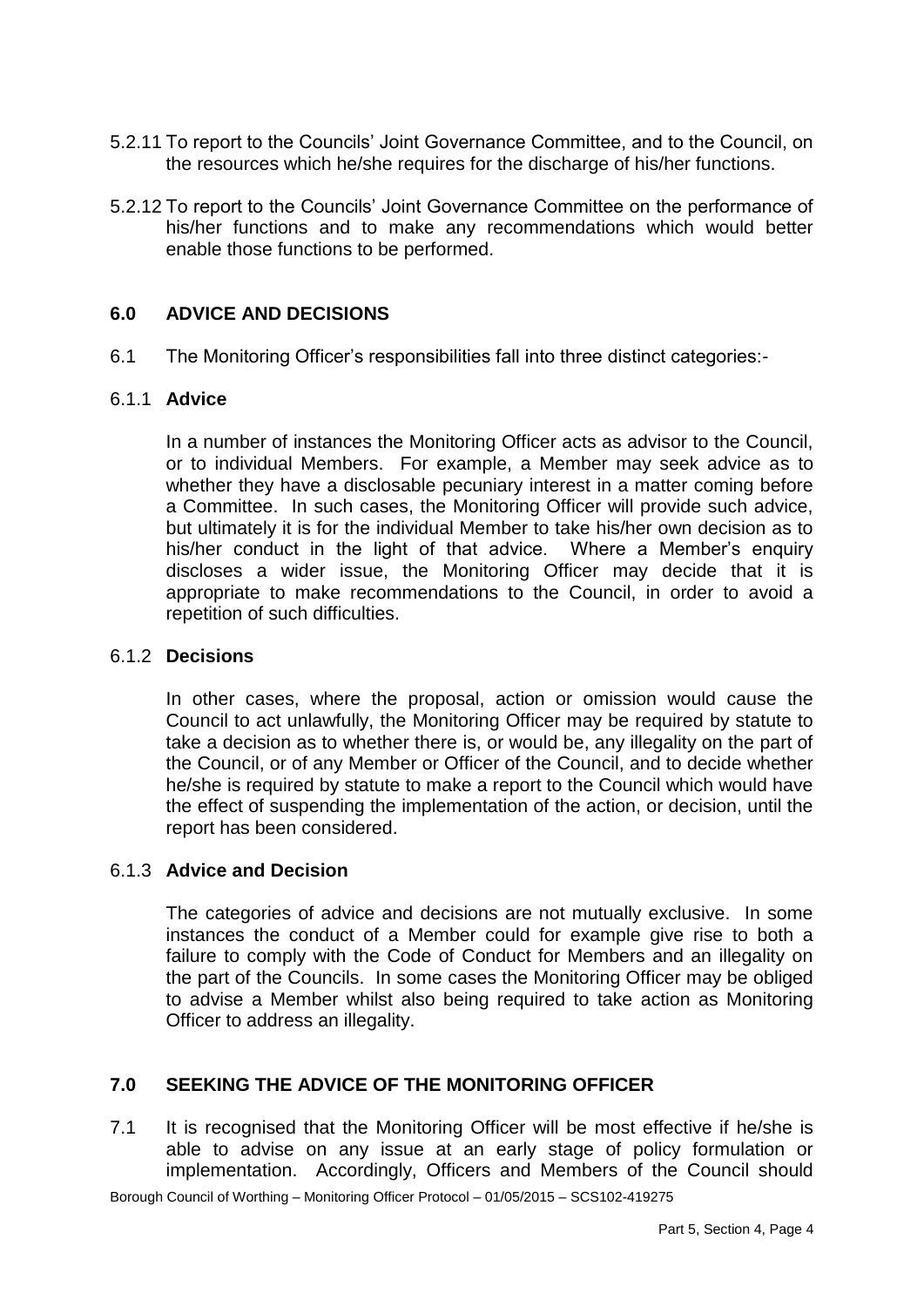routinely inform and consult the Monitoring Officer in respect of new policy proposals and action programmes.

# 7.2 **Advice on legality and maladministration**

- 7.2.1 Members and Officers of the Council may consult the Monitoring Officer in confidence in respect of any proposal, decision or omission.
- 7.2.2 Wherever possible, the Monitoring Officer will seek to avoid any illegality or maladministration by identifying alternative or legitimate means of achieving the objective of the proposal, decision, act or omission or by rectifying any deficiency.
- 7.2.3 The Monitoring Officer will only need to make a report public on the matter if the proposed decision, act or omission were, in his/her opinion, unlawful and the Officer or Member concerned subsequently took any action to progress that proposal, decision or omission, despite having been advised to the contrary by the Monitoring Officer.
- 7.2.4 Where the Monitoring Officer is consulted by a Member in respect of possible illegality or maladministration in any proposal, action or omission of the Council (as opposed to of the Member making the enquiry) the Monitoring Officer shall advise the Council's Political Group Leaders and the relevant Committee Chairman that he/she has been so consulted and the advice which he/she has given.

# 7.3 **Advice on the Code of Conduct**

- 7.3.1 The Monitoring Officer is the primary source of advice for all Members on the Code of Conduct for Members and on local protocols.
- 7.3.2 Any Member, irrespective of political party, can seek the confidential advice of the Monitoring Officer as to his/her own position. Where the Monitoring Officer seek to provide prompt advice to the Member concerned as to whether, in their opinion, the action or proposed action would constitute a failure to comply with the Members' Code of Conduct. Where he/she is so consulted by a Member about their own conduct, the Monitoring Officer will not disclose the fact of consultation or the advice given unless required to do so by law or as part of an investigation into an alleged breach of the Members' Code of is so consulted, and subject to any conflict of interest with the Council, they will Conduct.
- 7.3.3 Any Member, irrespective of political party, may seek the advice of the Monitoring Officer as to whether the actions of another Member of the Council would amount to a failure to comply with the Code of Conduct. Such enquiry should be made in writing to ensure that advice is given on the correct details. Members are encouraged to consult the Monitoring Officer before considering whether to make a formal complaint of an alleged breach of the Code. The Monitoring Officer may make enquiry of the Member in respect of whom the enquiry is made before providing such advice.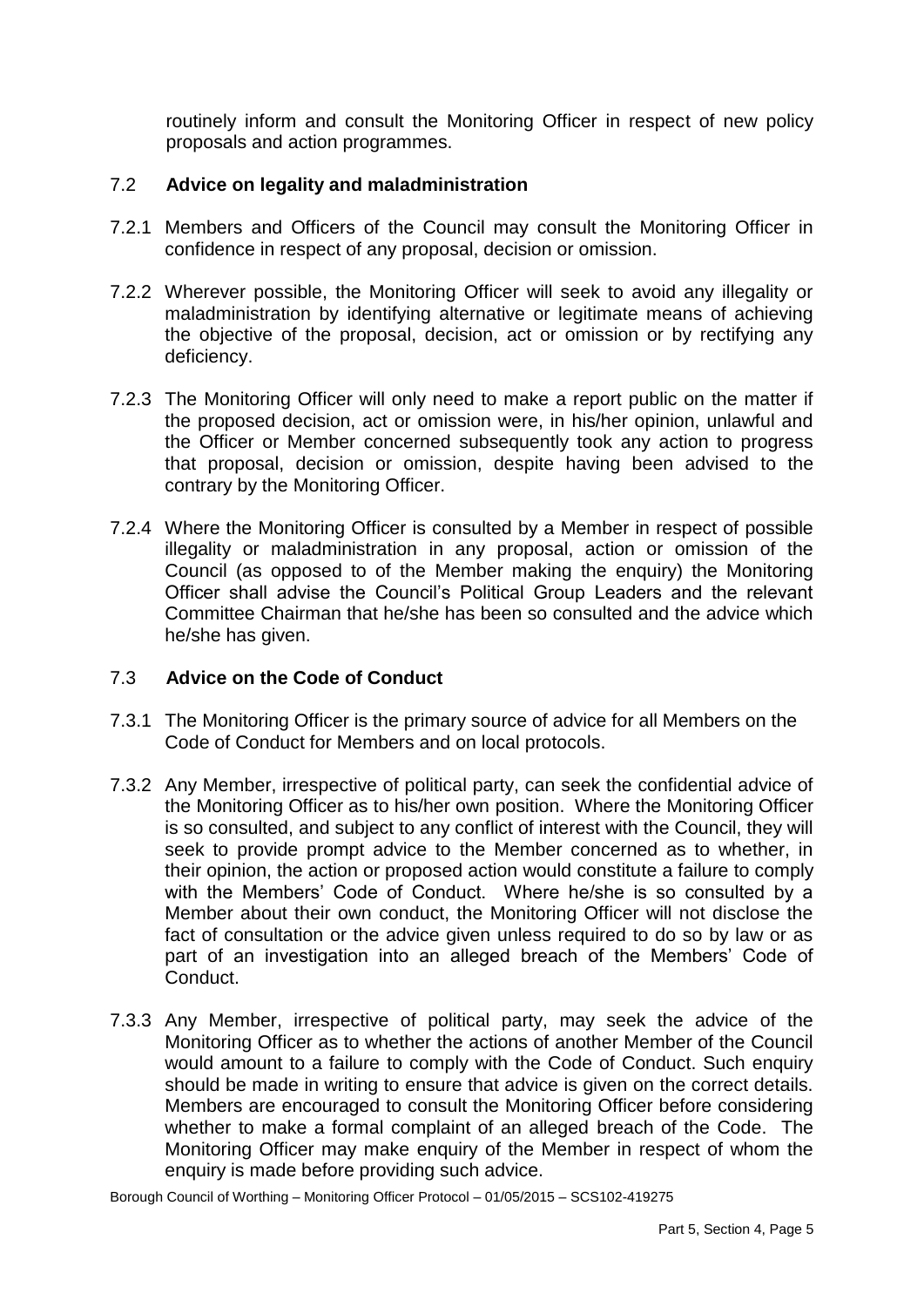# **8.0 INVESTIGATION**

#### 8.1 **Preventative Investigation**

 Prevention is better than cure and the Council expects the Monitoring Officer to investigate matters which give him/her concern as to possible illegality, maladministration or breach of the Code of Conduct for Members. This would arise when the Monitoring Officer receives information which raises the possibility that a proposal, action or omission of the Council or any of its Committees, Sub-Committees or Joint Committees, or any Member or Officer of the Council, is or would be unlawful, or give rise to maladministration and injustice, or amount to a breach of the Code of Conduct for Members. In such cases, the Council expects the Monitoring Officer to investigate the matter and unlawful, or give rise to maladministration or injustice, or amount to a failure to determine whether the proposal, action or omission, actually is or would be observe the Code of Conduct for Members, and to take the appropriate action.

 8.2 Where the Monitoring Officer determines that the proposal, action or omission is, or would be, a failure to comply with the Code of Conduct for Members, he/she shall advise the relevant Member accordingly. If appropriate, the Monitoring Officer could carry out an assessment of the matter, investigate as appropriate and bring the matter to the attention of the Councils' Joint Governance Committee in accordance with the Standards Procedure Rules.

#### 8.3 **Established Procedures**

 Where the Monitoring Officer receives a complaint that a proposal, action or omission is unlawful or constitutes maladministration, and the Council already operates an appeal process for resolving such matters, the Monitoring Officer may deal with the matter by ensuring that the established procedure is followed. He/she may also intervene in such procedure to identify that the particular matter potentially gives rise to illegality or maladministration and injustice.

 $8.4$  omission is not unlawful, he/she shall advise any Member or Officer concerned of his/her determination. Where the Monitoring Officer determines that the proposal, action or omission is, or would be, unlawful, he/she shall, where possible, seek to agree an alternative and lawful course of action. The Monitoring Officer will then advise the complainant of their determination and of any agreed alternative course of action, which could include an offer in settlement of any injustice suffered by any person and/or the Monitoring 8.4 In cases where the Monitoring Officer determines that the proposal, act or Officer making a statutory report.

#### 8.5 **Maladministration**

 Where the Monitoring Officer determines upon investigation that a proposal, act or omission has not caused, or would not give rise to, maladministration or Officer concerned of the determination. and iniustice, he/she shall respond to the complainant and advise any Member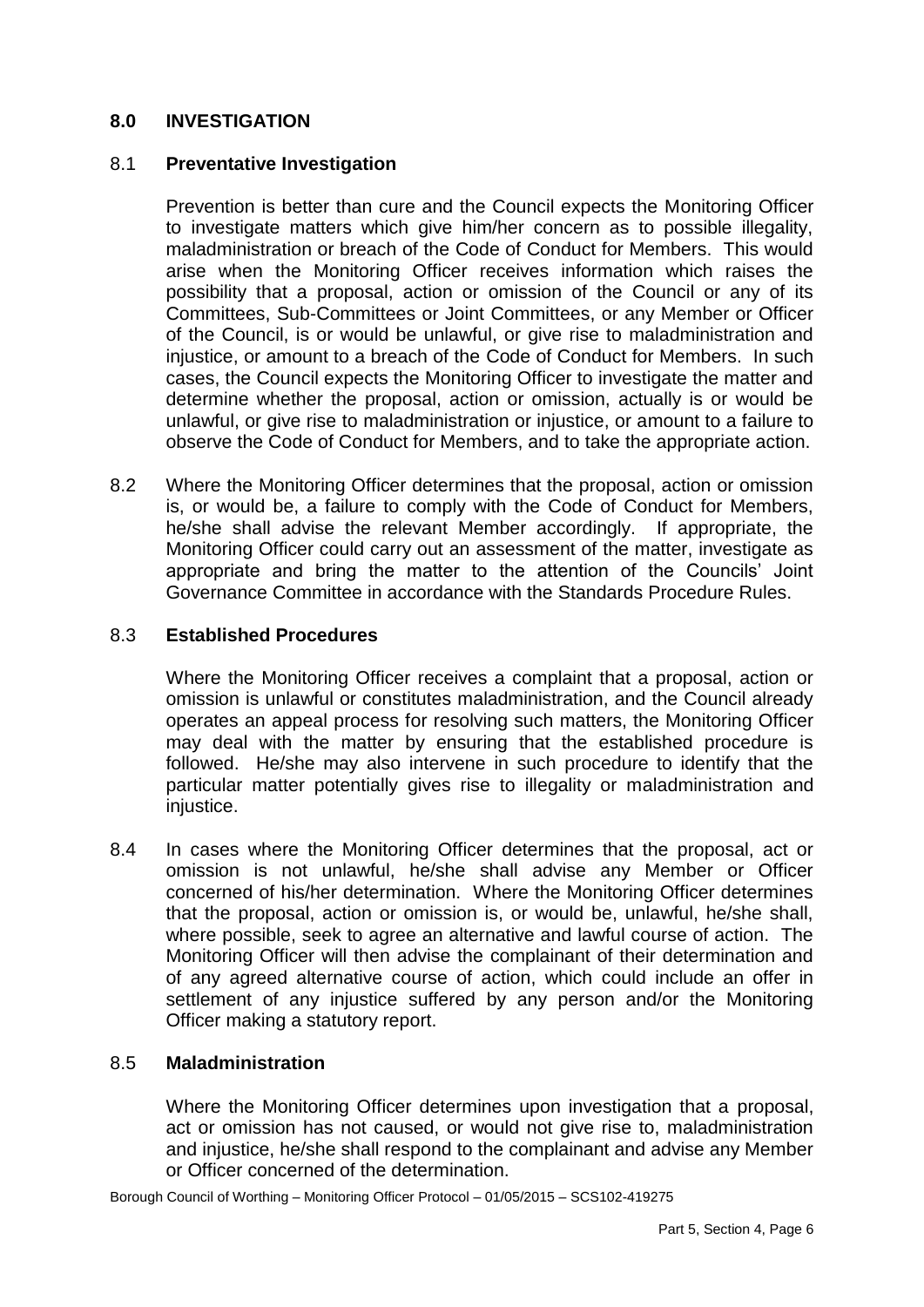Where the Monitoring Officer determines that the proposal, act or omission has caused or would give rise to maladministration and injustice, he/she shall advise any Member or Officer concerned of the determination and seek to agree an alternative lawful course of action. The Monitoring Officer shall then advise the complainant of their determination and of any agreed alternative course of action and/or offer in settlement of any injustice suffered by any person.

#### 8.6 **Failure to observe the Code of Conduct for Members**

 The Monitoring Officer will deal with assessments and determinations of allegations of failure to observe the Code of Conduct for Members in accordance with the Standards Procedure Rules in Part 4 and the Code of Conduct for Members.

## **9.0 LOCAL RESOLUTION**

 maladministration or failure to observe the Code of Conduct for Members, he/she shall, if appropriate, seek to resolve the matter amicably by ensuring the situation is as far as possible rectified, informing the complainant of the resolution and dealing with any potential compensation payment or apology. However, it is recognised that the Monitoring Officer may determine that the matter is not appropriate for local resolution or incapable of being so resolved, or is of such seriousness that a statutory report is the only appropriate 9.1 Where the Monitoring Officer receives a complaint of illegality, response.

## **10.0 REPORTING**

#### 10.1 **Illegality**

 Where the Monitoring Officer is of the opinion that an unlawful action or Committees or Joint Committees, or any Member or Officer seeks to progress an unlawful proposal, action or omission, the Monitoring Officer shall consult as far as practicable with the Chief Executive and the Chief Finance Officer (Section 151 Officer), prior to determining whether to make a formal report under Section 5 of the Local Government and Housing Act 1989. omission has already occurred, or that the Council, its Committees, Sub-

 To avoid a separate statutory report, the Monitoring Officer shall be entitled, if they wish, to add their written advice to the report on the matter by any other Officer of the Council, and/or to provide oral advice at any meeting of the Council.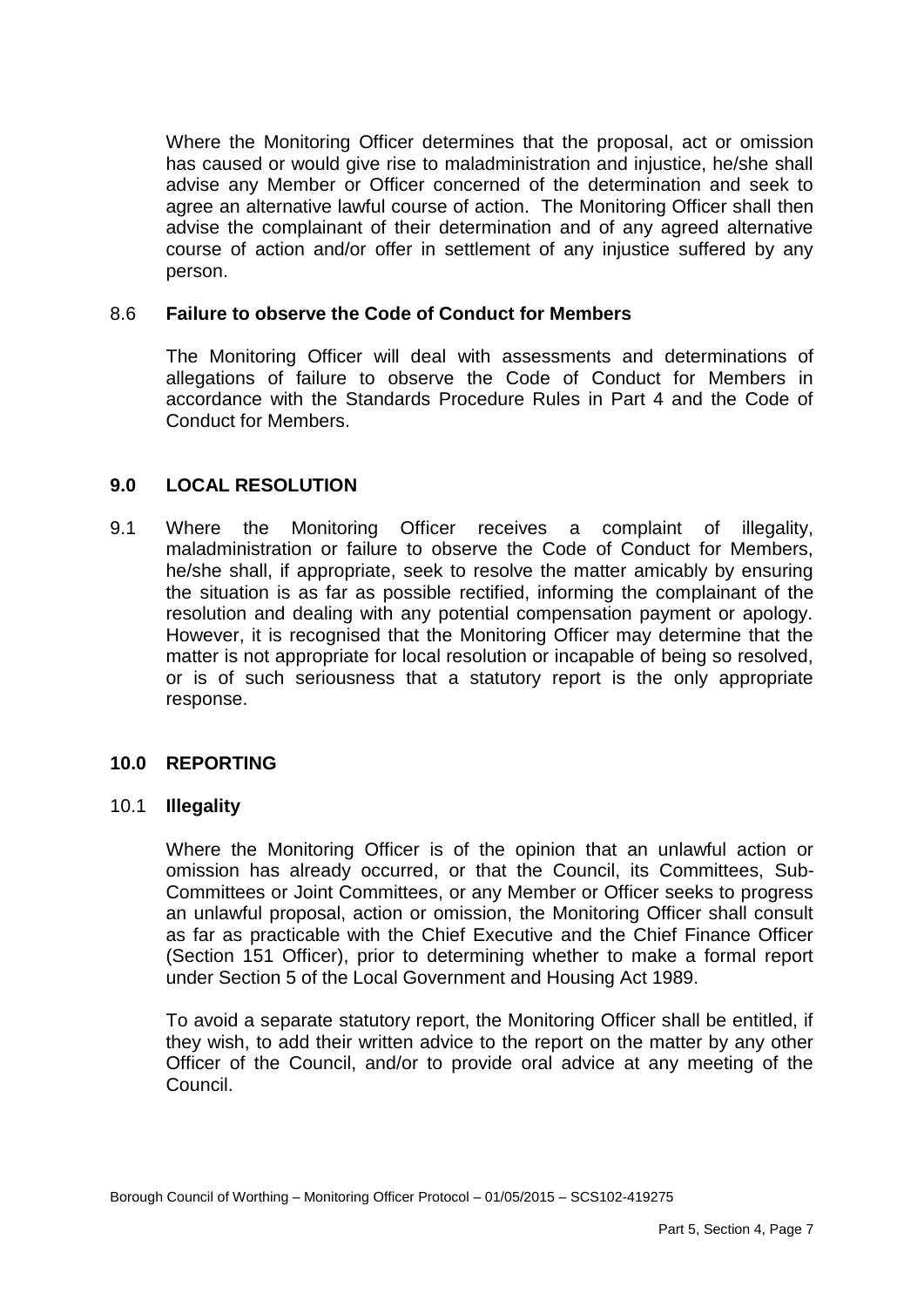## 10.2 **Maladministration**

 Where the Monitoring Officer is of the opinion that maladministration and injustice have already occurred, or where the Council or any Committees, Sub-Committees, or Joint Committees of the Council, or any Member or Officer of the Council, seek to progress a proposal, action or omission which would give rise to maladministration and injustice, the Monitoring Officer shall consult as far as practicable with the Chief Executive and the Chief Finance Officer (Section 151 Officer) before determining whether to make a written report to the decision-maker. The Monitoring Officer shall be entitled to add his/her written advice to the report on the matter by any other Officer of the Council, and/or to provide oral advice at any meeting of the Council.

# 10.3 **Failure to observe the Code of Conduct for Members**

 The Monitoring Officer will deal with allegations of failure to observe the Code of Conduct for Members in accordance with the Council's Code of Conduct for Members and the Standards Procedure Rules.

# **11.0 ADVICE TO INDIVIDUAL MEMBERS**

- 11.1 Wherever possible, the Monitoring Officer will provide advice to individual Members to support them in the discharge of their responsibilities as a Councillor. The Monitoring Officer will not however provide advice to a political group or party or to a Member making an enquiry on their behalf.
- 11.2 The Monitoring Officer is employed by the Council and owes his/her primary responsibility to the Council, rather than to any individual Member or group of providing advice to a Member on a matter which is incompatible with their role as advisor to the Council, or any action they may have to take on behalf of the Council, the Monitoring Officer may decline to provide such advice but could, at their discretion, secure such advice from an independent source at the Members. Consequently, where the Monitoring Officer considers that Council's expense.

# **12.0 MONITORING AND INTERPRETING THE CONSTITUTION**

- 12.1 The Monitoring Officer will monitor, and review on a regular basis, the effectiveness and operation of the Council's Constitution so as to ensure that the aims and principles of the Constitution are given full effect and that the Constitution enables the Council to discharge its functions effectively.
- 12.2 In order to conduct such monitoring and review, the Monitoring Officer may:-
	- consult any Member and/or Officers and other organisations and persons having dealings with the Council;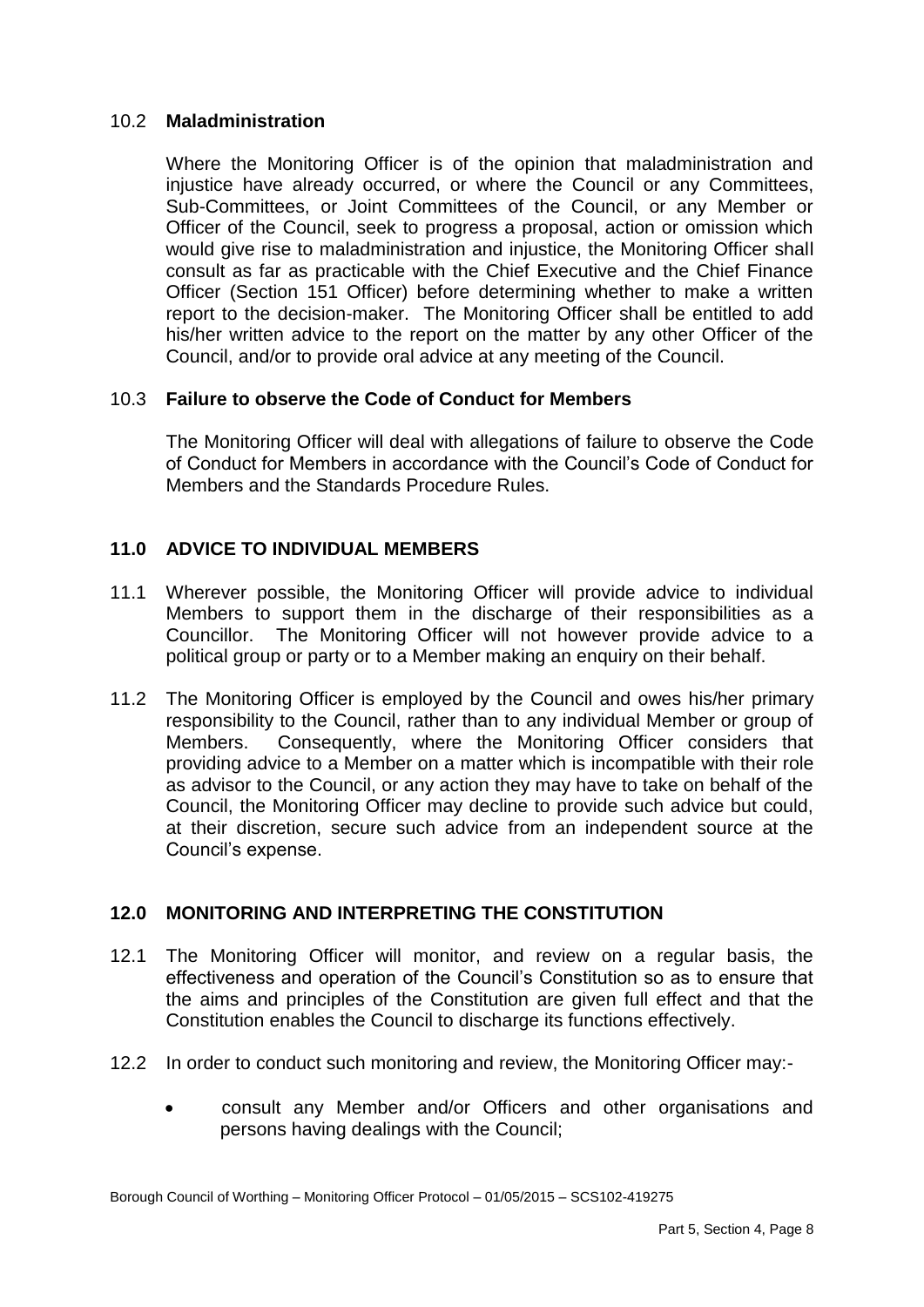- observe meetings of Members and/or Officers at any level;
- undertake an audit trail of a sample of decisions;
- record and analyse issues raised with him/her by Members, Officers, the public and other relevant stakeholders;
- compare practices in this Council with those in other comparable authorities, or national examples of best practice; and
- consider any relevant reports and recommendations of the District Auditor and other regulatory agencies.
- 12.3 The Monitoring Officer shall consult the Chief Executive and the Chief Finance Officer periodically, highlighting areas where there is potential to improve the Constitution or its effectiveness, before determining whether to report to the Council on any necessary changes.
- 12.4 The Monitoring Officer will maintain an up-to-date copy of the Constitution and ensure that it is accessible to Members, Officers and the public and will make such amendments to the Constitution as are necessary to reflect changes of fact and law and decisions of the Council. The Council shall retain the power and responsibility to consider and determine policy changes to the Constitution.
- 12.5 The Monitoring Officer shall be responsible for advising on the interpretation of the Constitution and in particular, shall determine whether a proposed decision is contrary to the policy framework or the approved budget and whether a proposal is sufficiently urgent to merit the use of the statutory urgency provisions or the Chief Executive's urgency powers.

# **13.0 RESOURCES**

- 13.1 The Council is required by statute to provide the Monitoring Officer with the resources which he/she considers are necessary for the fulfilment of his/her statutory duties.
- 13.2 For the purpose of carrying out their functions, the Monitoring Officer shall be provided with the following resources:-
	- the right of access to all documents and information held by or on behalf of the Council;
	- $\bullet$  Council, although this does not extend to any meetings held by any the right of access to any meetings of Members or Officers of the political party or group;